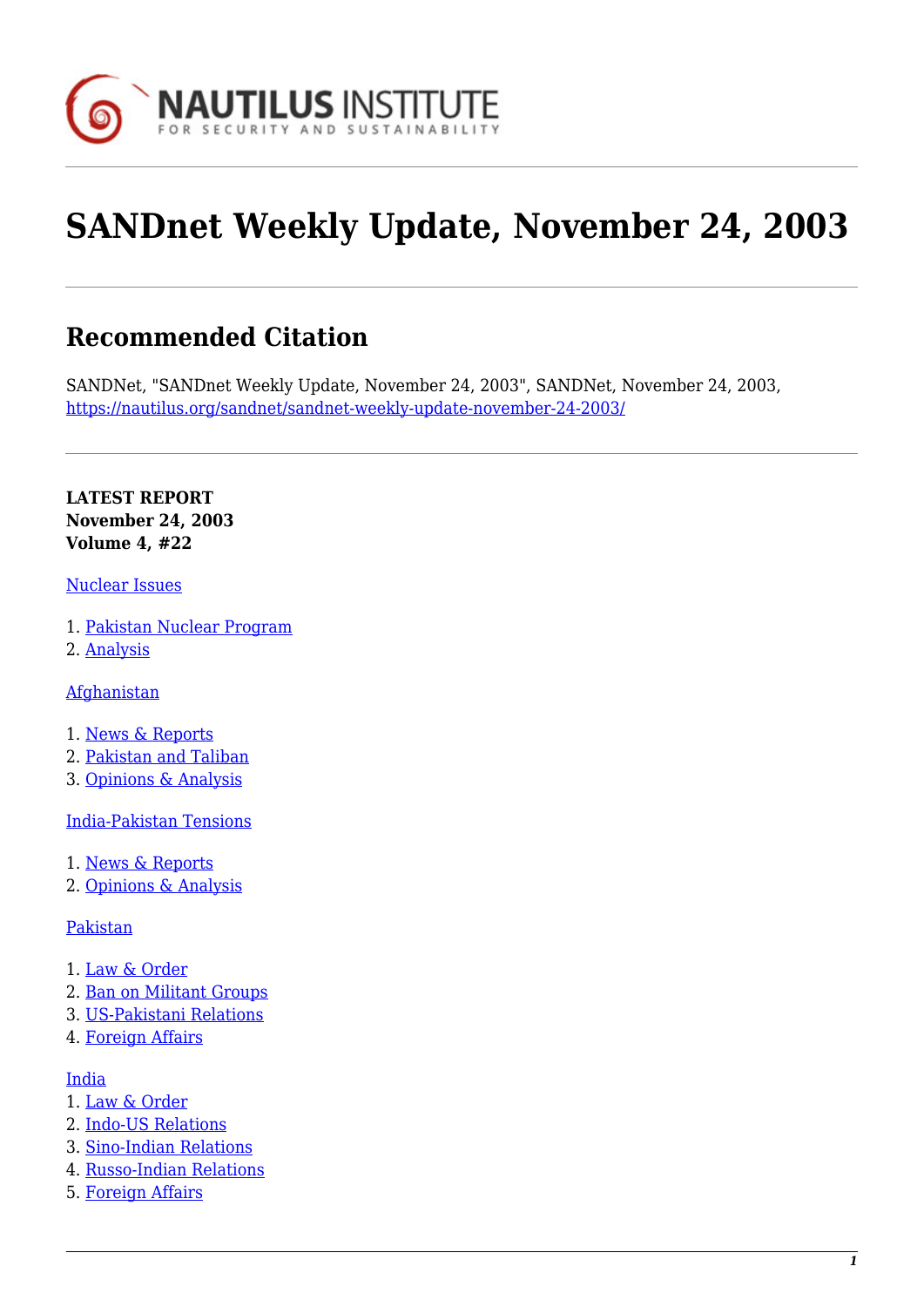#### [Jammu & Kashmir \(J&K\)](https://nautilus.org/?p=43628&preview=true#jk)

- 1. [News & Reports](https://nautilus.org/?p=43628&preview=true#jknews)
- 2. [Talks with Indian Central Government](https://nautilus.org/?p=43628&preview=true#jktalks)
- 3. [Opinions & Analysis](https://nautilus.org/?p=43628&preview=true#jkopinions)

#### [Sri Lanka](https://nautilus.org/?p=43628&preview=true#sri)

1. [News and Reports](https://nautilus.org/?p=43628&preview=true#srinews)

#### **Nuclear Issues**

#### **1. Pakistan Nuclear Program**

The US Intelligence Agency (CIA) released a report that alluded to Sino-Pakistani nuclear cooperation, despite Chinese assurance to the contrary. China denied the accusations, and stated that all nuclear collaboration "is only limited to nuclear power plant and has been under safeguard and monitoring of the International Atomic Energy Agency (IAEA)."

["CIA sees China, Pakistan N-link"](http://www.dawn.com/news/125024/cia-sees-china-pakistan-n-link) ["China denies support to Pakistan's N-plan"](http://www.dawn.com/news/125508/china-denies-support-to-pakistan-s-n-plan)

Pakistan rejected a Times of London report that IAEA has cited Pakistan as the source of centrifuge technology and uranium enrichment equipment to Iran. The Daily Times calls on the US to "take the lead in changing the weather rather than forcing some [Iran] to undress in winters." Anwar Syed (Dawn, Pakistan) notes that "Pakistan's open-ended pledge of cooperation with the [US] is liable to strain its ties with Iran, and Pakistani measures calculated to develop any real closeness with Iran will be unwelcome in [the US]."

["The ebb and tide of it"](http://www.dawn.com/news/1065275/dawn-opinion-november-16-2003#1)

#### **2. Analysis**

G. Parthasarathy (Indian Express, India) examines the possibility of a nuclear nexus between Saudi Arabia, Pakistan, and China. Zawar Haider Abidi (Stimson Institute) proposes that India and Pakistan should work towards an agreement leading to the demilitarization of the Siachen Glacier, the formation of a Joint Consultative Group, and the establishment of low military zones or no military zones.

#### **Afghanistan**

#### **1. News & Reports**

A US military spokesman stated that "We don't have any timetable, but if the militants decide to give up tomorrow, we will stop tomorrow and if they continue we will continue." President Hamid Karzai said that he expects "accelerated" attacks from militants as the Loya Jirga (scheduled for December 10) approaches. Three US soldiers were killed in the province of Kunar when their car drove over a landmine. Afghan forces killed four alleged militants in an attack in the province of Khost. At least five civilians were reportedly killed in a US-led air strike in Barmal district, near the province of Paktika on Afghanistan's southeastern border with Pakistan. Coalition forces fired on a pickup truck,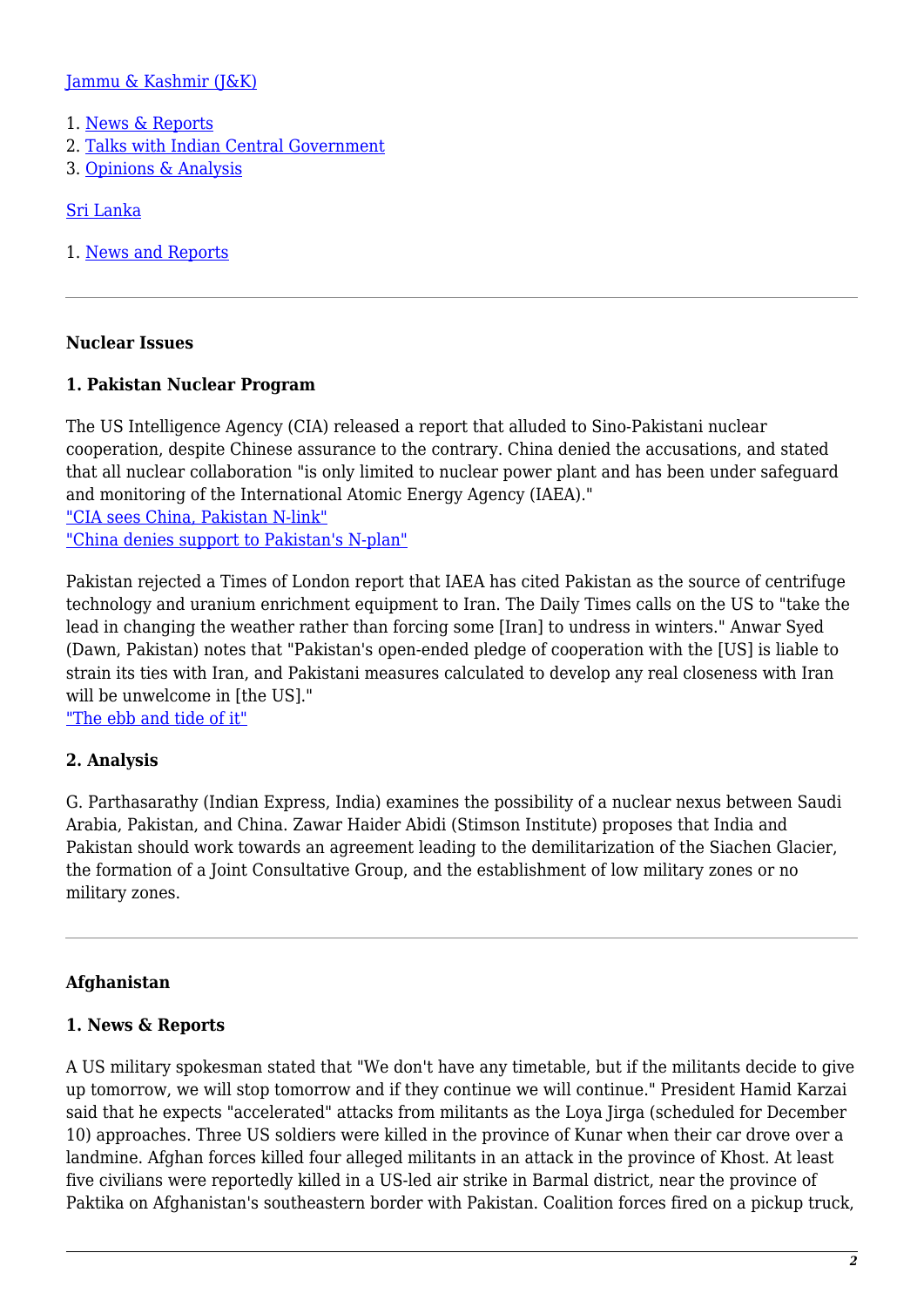killing six people. ["Afghan troops kill four suspected Taliban"](http://www.nwitimes.com/news/afghan-troops-kill-four-suspected-taliban/article_cd9111ad-1671-5907-bbfc-c529e0ec4c42.html) ["Five killed in US air strike in Afghanistan"](http://www.abc.net.au/news/2003-11-18/five-killed-in-us-air-strike-in-afghanistan/1510552)

Unidentified gunmen, believed to be Taliban, killed a French United Nations (UN) worker in Ghazni, less than a week after a bombing in front of the UN offices in Kandahar. Consequently, the Office of the United Nations High Commissioner for Refugees (UNHCR) decided to ground its staff and temporarily close its voluntary repatriation centers until "until the security situation is clarified." ["Deadly attack against refugee workers"](http://www.un.org/apps/news/story.asp?NewsID=8900&Cr=Afghanistan&Cr1=)

["UN suspends DPs' repatriation"](http://www.dawn.com/news/125501/un-suspends-dps-repatriation-staff-in-afghanistan-grounded)

["UNHCR to close repatriation centres"](http://www.irinnews.org/report/21357/pakistan-unhcr-to-close-repatriation-centres-for-afghans-following-sunday-s-attack)

# **2. Pakistan and Taliban**

During a recent speech at the Carnegie Endowment for International Peace (link to text below) in Washington DC, Afghan Foreign Minister Abdullah Abdullah said that "Taliban will not be able to operate inside Afghanistan without support from some elements outside Afghanistan," implicating Pakistan's hand in the Taliban resurgence. Pakistani officials expressed dismay over the accusations. Dawn (Pakistan) also criticized the minister's comments, concluding that they "serve to complicate rather than help matters" of mutual trust building. Commenting about Abdullah's claims, a US State Department spokesperson said, "Obviously, everything is not perfect, but the intent and effort is commendable."

["Abdullah's allegations"](http://www.dawn.com/news/1065272/dawn-editorial-november-16-2003#1) ["US praises Pakistan's anti-terror fight"](http://www.dawn.com/news/125137/us-praises-pakistan-s-anti-terror-fight)

# **3. Opinions & Analysis**

The daily Jang reports that some former fighters in the city of Gardez surrendered their arms under a UN-brokered disarmament initiative. A survey by the Human Rights and Advocacy Consortium, a group of 12 Afghan and international non-governmental organizations (NGOs), found that Afghan citizens desire security and disarmament of armed groups in their country above all else. The Daily Times (Pakistan) urges the US to "play a more assertive role in the power struggle [between various war lords] within Afghanistan."

["Afghanistan: renewed instability?"](http://archives.dailytimes.com.pk/editorial/14-Nov-2003/editorial-afghanistan-renewed-instability)

#### **India-Pakistan Relations**

#### **1. News & Reports**

Indian Prime Minister (PM) Atal Behari Vajapayee stated that Pakistan must "break all bonds with terrorism if it wants a friendship with India." The Pakistani Foreign Secretary said that both countries need to use their "precious resources to address their development needs and to give a hopeful tomorrow to their people who remain mired in poverty." On his visit to the US, he also expressed concern over recent Indian arms deals. Pakistan offered to start talks with India to reopen the Khokrapar border (between Sindh and Rajasthan) to run a bus service. The Hindu (India) reports that the Indian Coast Guard is considering maritime confidence-building measures (CBMs), such as common fishing zones.

["US alerted on arms deals by India"](http://www.dawn.com/news/125191/us-alerted-on-arms-deals-by-india) ["Steps planned to reduce tension with Pak. in the sea"](http://www.thehindu.com/thehindu/2003/11/12/stories/2003111202711200.htm)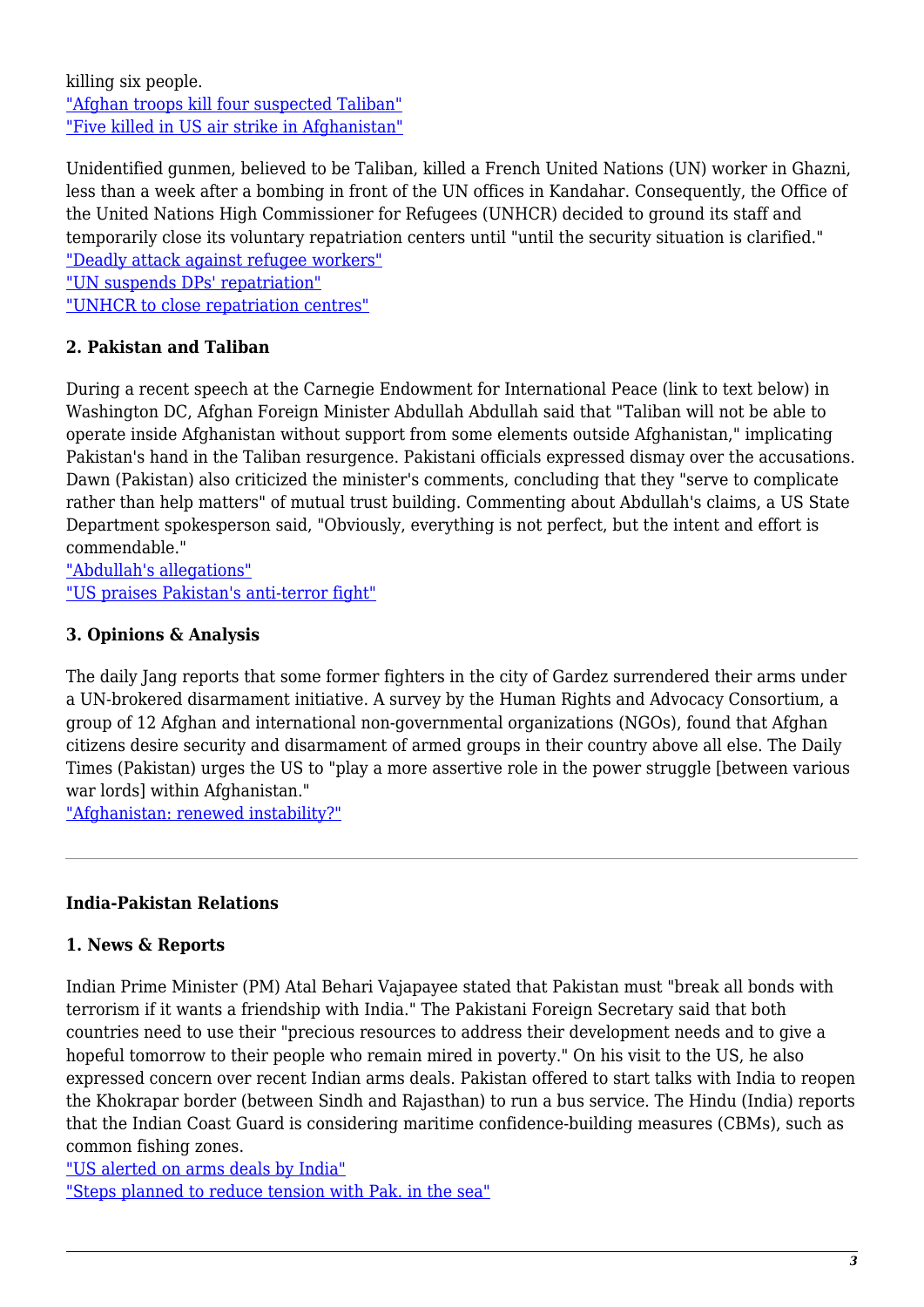# **2. Opinions & Analysis**

A.G. Noorani (Hindustan Times, India) argues that the "real worth" of South Asian think tanks "lies in educating the people about the truths they need to know." Anil Bhat (Indian Express, India) believes that popular desires for peace "do not feature on Musharraf's or the Pakistani army's agenda." In the Daily Times (Pakistan), Shaukat Qadir argues that "unless some very powerful economic reasons emerge for India to become more flexible," any peace initiative between India and Pakistan will remain cosmetic in nature.

["Conflict resolution"](http://archives.dailytimes.com.pk/editorial/15-Nov-2003/op-ed-conflict-resolution-shaukat-qadir)

#### **Pakistan**

#### **1. Law & Order**

Pakistani security forces arrested 60 Afghan nationals for illegally trying to cross the border. Police in Quetta detained nearly 200 Afghans in connection with several bomb blasts throughout the city. ["60 Afghan nationals arrested"](http://www.dawn.com/news/125286/60-afghan-nationals-arrested)

Zulfiqar Khosa, a Pakistan Muslim League (L) politician believes that the Legal Framework Order (LFO) poses a more serious threat to the country than India. The Muttahida Majlis-i-Amal (MMA) has again threatened direct against the LFO. ["LFO more serious threat than India: Khosa"](https://www.google.com/url?q=http://www.dawn.com/news/124520/lfo-more-serious-threat-than-india-khosa&sa=U&ei=l5SNVYayNYWxyAT8y6HQBA&ved=0CAUQFjAA&client=internal-uds-cse&usg=AFQjCNFo4aYZr4-UVDWtq0cmQUFdiqZx-Q)

Ahmad Naeem Khan (OneWorld, UK) reports that Pakistan's proposed new law to regulate its seminaries [madrassas] faces opposition from the mullahs, but the government's approach has succeeded in sending foreign Islamic students home.

#### **2. Ban on Militant Groups**

The US Ambassador to Pakistan stated that the US is "particularly concerned that these banned organizations are re-establishing themselves with new names." Several days later, Pakistan banned three militant groups and began freezing assets, raiding offices, and arresting leaders. The banned militant groups are the Islami Tehrik-e-Pakistan (ITP) -- formerly Tehrik-e-Jafria (TeJ), Millat-- -Islamia Pakistan (MIP) -- formerly Sipah-e-Sahaba Pakistan (SSP), and Khudamul Islam (KI) - formerly Jaish-e-Mohammed (JeM). The MMA, which counts the ITP as a member of its coalition, chose to defy the ban, claiming that "the ban on parties [is] an attempt to please the US." The US called the ban a "welcome step."

["Raids continue"](http://www.dawn.com/news/125317/raids-continue-25-offices-of-banned-outfits-sealed-in-pindi) ["MMA to defy ban on outfits"](http://article.wn.com/view/2003/11/19/MMA_to_defy_ban_on_outfits/) ["US welcomes move"](http://www.dawn.com/news/125345/us-welcomes-move)

Several Pakistani papers ran editorials challenging the long-term consequences of Pakistan's latest clampdown on militant organizations. Jang believes that it will take more than law enforcement to halt the "growth industry" that is terrorism: Pakistan must "eliminate the causes that encourage people to opt for a violent solution. Both economic factors and the overall social and political milieu breed extremism." The Daily Times points out that unless Pakistan checks the Islamist organizations "Pakistan will neither have true democracy nor function economically well enough to take its masses out of the morass of poverty." The Kashmiri Daily Excelsior blames Pakistan for pushing "the terrorists across the Line of Control into [Kashmir] to destroy its rich cultural ethos." The editorial also notes Pakistan has not yet banned the Lashkar-e-Taiba (LeT) -- or its new incarnation, the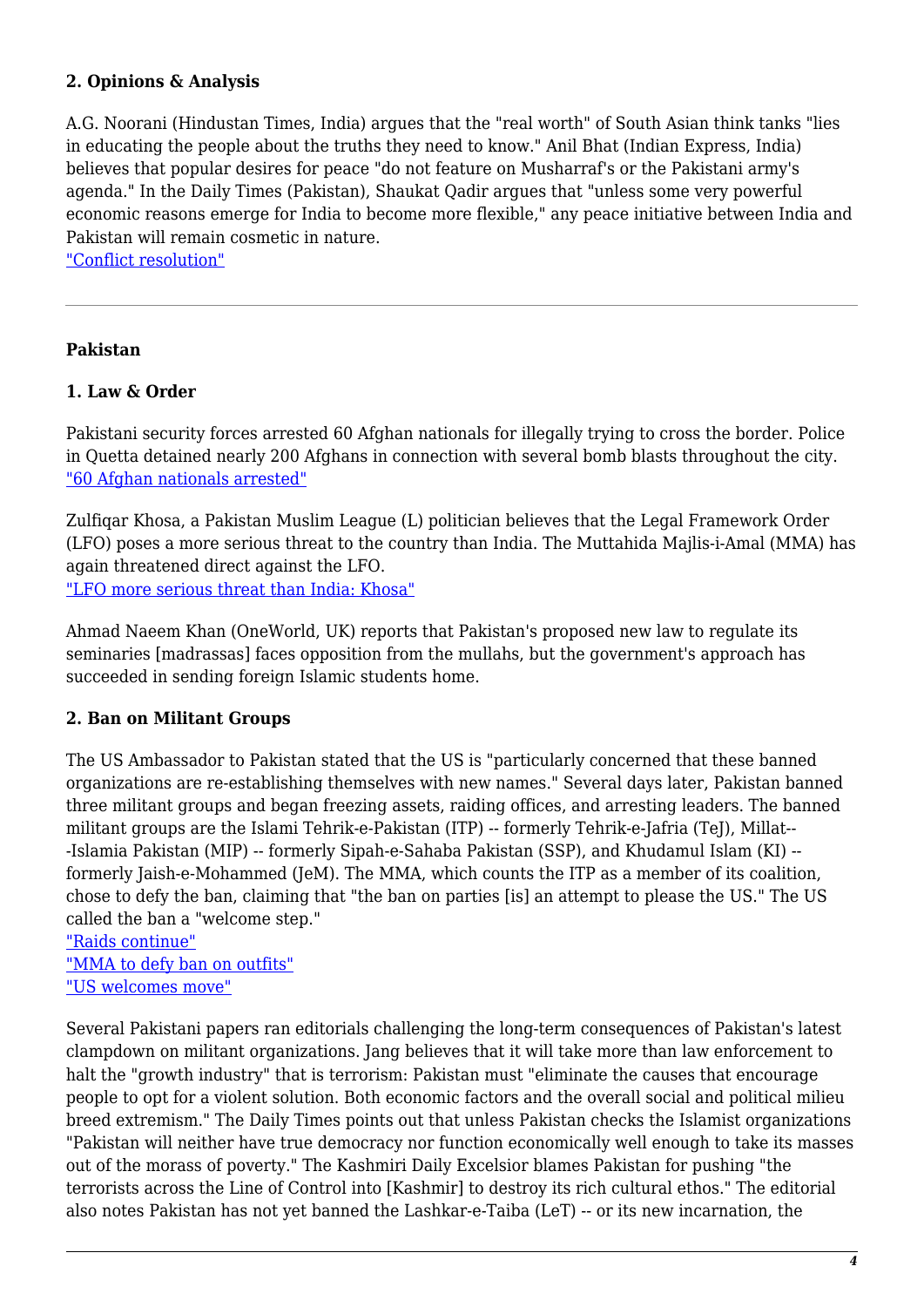# **3. US-Pakistani Relations**

Information Minister Sheikh Rashid Ahmed stated that "there is no question of [the US Federal Bureau of Investigation] interfering with our internal affairs." Syed Saleem Shahzad (Asia Times, Hong Kong) chronicles the FBI's counterinsurgency efforts, however, claiming that the FBI's larger role in operations weakens Musharraf's credibility in upholding Pakistan's part in the War on Terror. An MMA leader alleged that the US CIA planned to attack Iran in 2004 using Balochistan's territory. A Daily Times (Pakistan) report claims that US jet fighters momentarily entered the Pakistani airspace of the Mohmand Agency, for the first time in two years. The US has allocated \$95 million for Pakistan to import agricultural commodities in the public and private sectors. ["Pakistan struggles to keep its end up"](http://www.atimes.com/atimes/South_Asia/EK19Df04.html) ["US wants to attack Iran from Balochistan"](http://www.dawn.com/news/124639/us-wants-to-attack-iran-from-balochistan-coast-mma-leader) ["American planes enter Pakistan"](http://archives.dailytimes.com.pk/national/14-Nov-2003/american-planes-enter-pakistan)

A Jang (Pakistan) report follows fifteen Pakistanis recently released from the Guantanamo Bay prison. One former prisoner, against whom no charges were filed, stated that "I now intend to preach Islam with a greater zeal than before." An editorial in the same paper calls upon the government "to take up the case of the remaining Pakistani detainees on a humanitarian basis" since keeping the detainees "locked up will serve no purpose except possibly gratify America's burning desire for revenge."

# **4. Foreign Affairs**

The MI5 agent who exposed the alleged British bugging at a Pakistani embassy has reportedly fled to South Asia, and is threatening to reveal more details about the aborted spy operation. Pakistan's security forces are on high alert after intelligence reports following two explosions at synagogues in Turkey. Pilots of an unnamed international airline refused to fly Pakistanis who were being deported out of Sri Lanka for visa expiration, since police were unable to provide police escorts for every deportee. Dhaka and Islamabad began trade talks.

["Pakistan put on highest alert"](http://www.freerepublic.com/focus/news/1022685/posts)

#### **India**

#### **1. Law & Order**

Bihari students attacked several Assamese passengers traveling in Bihar. The attack was reportedly in retaliation for earlier attacks on Bihari students visiting Assam earlier this month for a railway recruitment test. Police have arrested several dozen suspects. Following the attacks, chief of the militant group, United Liberation Front of Assam (ULFA), has threatened "far reaching consequences" and warned all "Hindi-speaking" people (meaning Biharis) in the Northeast to leave the area unless the safety of the Assamese passengers is guaranteed. In retaliatory attacks, several Bihari students were attacked and suspected ULFA militants killed four Biharis at a truck stop. The All Assam Student Union (AASU) protested the attacks, forcing streets and shops to close, though no one was injured.

["Retaliatory attacks on Biharis"](http://www.thehindu.com/2003/11/16/stories/2003111606220100.htm) ["ULFA kills 4 Bihari drivers"](http://www.thehindu.com/2003/11/19/stories/2003111907720100.htm)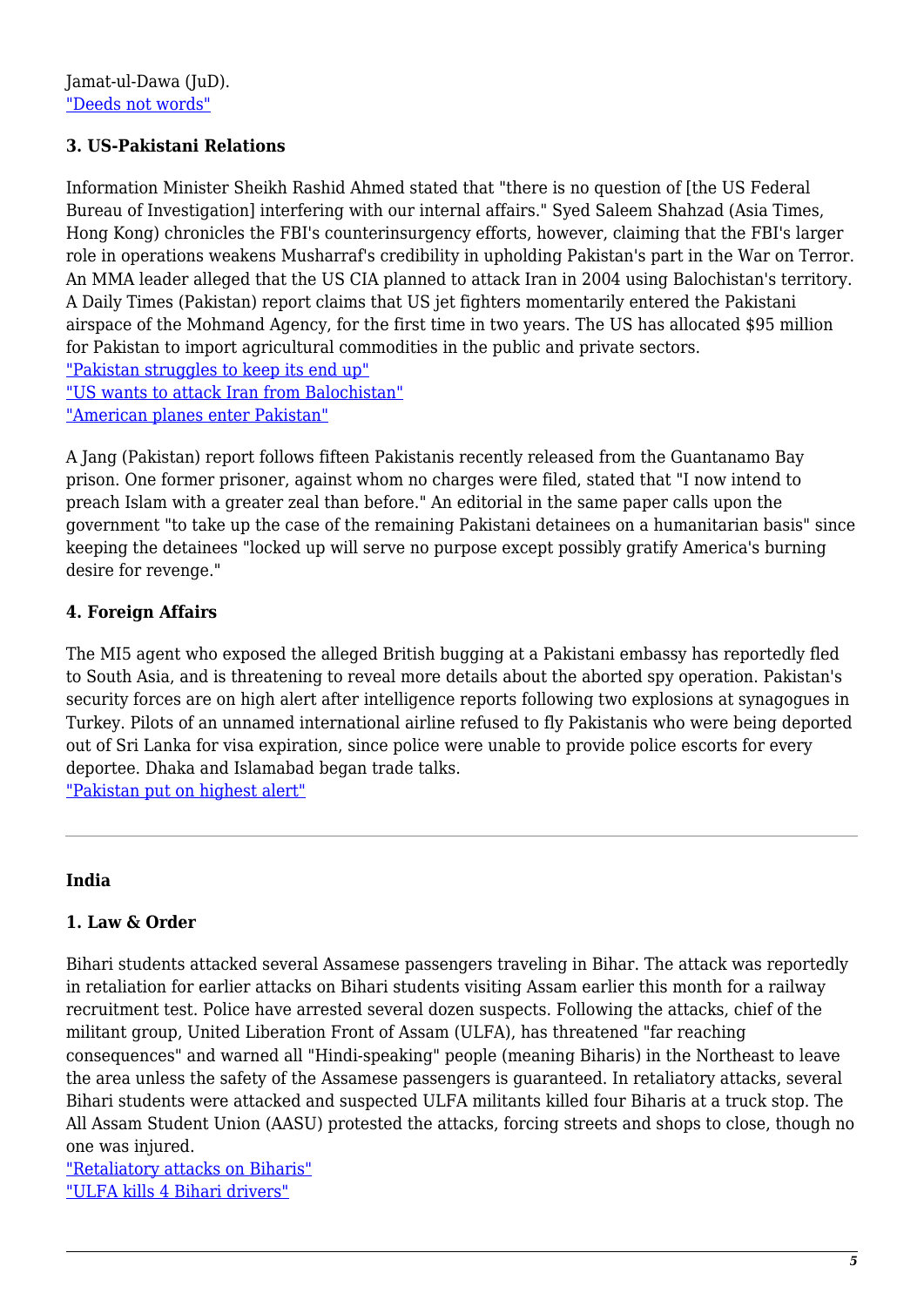The Indian Express (India) released a video (available at the IE website) of the Environment Union Minister of State for Environment and Forests, Dilip Singh Judev, accepting cash from men who claimed they needed help in acquiring mining rights. Before being caught on tape saying, "Money isn't God but...it's no less than God," Judeo was considered a strong candidate for Chief Minister (CM) of Chhattisgarh. Initially, Judev and other BJP party members denied the allegations and authenticity of the video, but a few days later, PM Vajpayee accepted Judev's resignation. The daily Hindu (India) believes that while the PM "did well to act quickly to limit the damage and not erode the people's confidence in the system of public accountability, the same cannot be said of Mr. Judev or the BJP."

["Caught on tape"](http://archive.indianexpress.com/storyOld.php?storyId=35460) ["Judev quits"](http://www.thehindu.com/2003/11/18/stories/2003111806690100.htm) ["Corruption on camera"](http://www.thehindu.com/2003/11/18/stories/2003111803691000.htm)

Bharat Wariavwalla (Indian Express, India) calls Gujarati CM Narendra Modi "the new face of Hindutva nationalism," for his insistence that Muslims are "unpatriotic, fanatic, and socially backward." Seven improvised explosive devices (IEDs) were found in the walls of a temple in Gujarat. The daughter of a Manipuri minister was kidnapped and killed by unidentified militants.

# **2. Indo-US Relations**

US defense companies have reportedly expressed interest in greater collaboration and joint development, which would require the relaxation of India's technology export controls. Arun Bhattachariee (Asia Time, Hong Kong) chronicles the rise and fall of the Enron power project at Dabhol and concludes that "the government is unlikely to buckle under pressure [from foreign investors, such as General Electric, Bechtel, and Credit Suisse First Boston] as the interests of Indian investors -- around \$1.32 billion -- has to be taken into consideration for political, as well as economic, reasons." David Mulford, currently chairman of Credit Suisse First Boston in London, is slated to be the next US Ambassador to India.

["Mulford to be U.S. envoy"](http://www.thehindu.com/2003/11/15/stories/2003111504430101.htm)

# **3. Sino-Indian Relations**

P. K. Ghosh (Asia Times, Hong Kong) argues that China may respond to recent growth in Indo-US defense ties by engaging India in diplomatic and defense relations. Under Chinese guidance, an Indian military delegation will visit Tibet. Alka Acharya and G P Deshpande write in the Economic and Political Weekly (India) that a settlement of the border issue will emerge only when both countries supplant the "territorial imperative" with the "political imperative." The Chief Minister of Sikkim plans to approach the central government for economic assistance in reopening trade routes to China.

["Sikkim needs massive aid to facilitate trade with China"](http://www.thehindu.com/2003/11/15/stories/2003111501531200.htm)

# **4. Russo-Indian Relations**

The joint declaration by PM Vajpayee's and Russian President Vladimir Putin issued at the end of Vajpayee's visit to Russia included a nine-point plan to combat terrorism, particularly religious extremism. An editorial in the daily Hindu (India) states that India and Russia made this statement to distance "themselves from Washington's policy of tacking the terrorist label on to a country that it wants to attack for other reasons." Sergei Blagov (Asia Times, Hong Kong) details the plan for both countries to jointly pursue a space program, potentially sending a spacecraft to the moon together. Praveen Swami (Hindu) notes that India-Russia joint declaration condemning "double standards" in the United States' war against terrorism may have been provoked by the unhelpful attitude of the US in the ongoing investigation of the hijacking of the Indian Airlines flight in December 1999.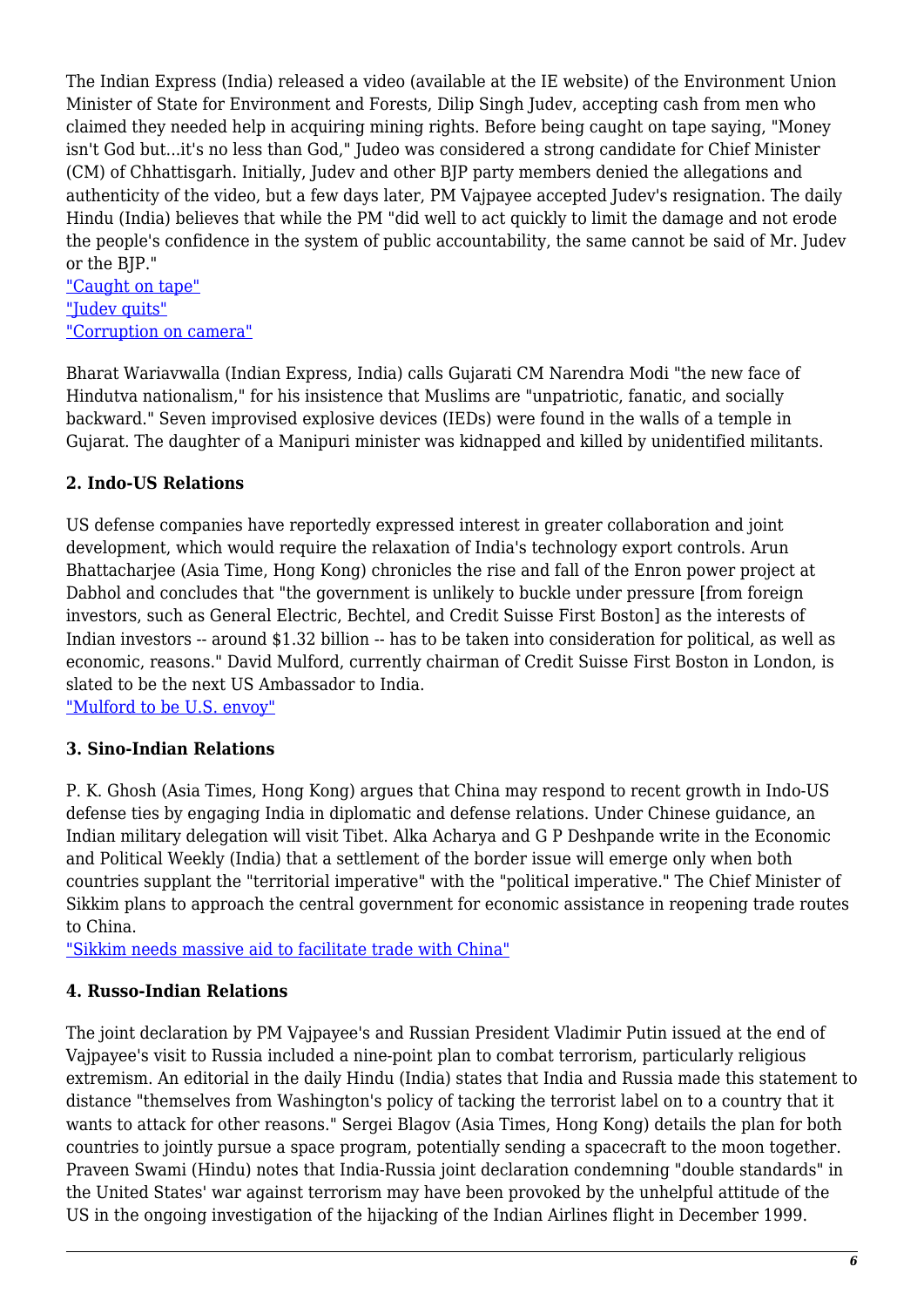["Russia-India Joint Declaration"](http://www.outlookindia.com/article/give-up-double-standards/222027) ["Reaffirming a partnership"](http://www.thehindu.com/2003/11/17/stories/2003111700621000.htm) ["India and Russia united in space"](http://www.atimes.com/atimes/Central_Asia/EK14Ag01.html) ["U.S. unhelpful in hijack probe"](http://www.thehindu.com/2003/11/14/stories/2003111402811100.htm)

# **5. Foreign Affairs**

The Indian Express (India) believes that India's focus on Central Asia makes both strategic and economic sense, and is no longer engendered by India's relations with the Soviet Bloc. The Tajik president confirmed India's refurbishing of the Ayni air base while PM Vajpayee announced a \$40 million economic cooperation package for industrial and infrastructure projects. The daily Jang (Pakistan) deems the Ayni base as "the linchpin in this encirclement of Pakistan," and blames Pakistan foreign policy that makes possible "Indian inroad into Pakistan's backyard."

Firdaus Ahmed (India Together) argues that PM Vajpayee's pragmatism in dealing with China should be applied to relations with Pakistan, in the hopes of relieving a long-standing burden of residual nationalism. In regards to India's Afghan policy, M. K. Bhadrakumar (The Hindu, India) notes the BJP's desire for the total deconstruction of the Taliban and posits that "India cannot remain rooted to a dogmatic definition of the Taliban as Islam's uncompromising face." At an India-European Union (EU) summit later this month, India will likely pledge \$300 million towards the EU's Galileo project, an alternative to the US' Global Positioning System (GPS).

["A national confidence syndrome"](http://indiatogether.org/syndrome-op-ed) ["India's Afghan stakes"](http://www.thehindu.com/2003/11/18/stories/2003111803661000.htm) ["India to pledge \\$300 million for European GPS"](http://archive.indianexpress.com/storyOld.php?storyId=35509)

# **Jammu & Kashmir (J&K)**

#### **1. News & Reports**

Ten people, including a Border Security Force (BSF) officer, were injured when militants detonated an explosives-laden vehicle, while in another strike militants threw a grenade onto the premises of a missionary school in the Kashmir valley, though no one was hurt. Militants shot another local People's Democratic Party (PDP) leader. Muzamil Jaleel (Indian Express, India) reports that the PDP leadership in Srinagar blames militants while the family suspects the hand of counter-insurgent agency Ikhwani. In a separate incident, militants from Al-Mansoorian attacked a Central Reserve Police Force (CRPF) post, killing an officer and two others. The attack is believed to be a warning for the All Parties Hurriyat Conference (APHC) members who are in the process of deciding their response to the Indian central government's offer of talks. ["Militants hurl grenade at J&K school"](http://www.thehindu.com/2003/11/16/stories/2003111606240100.htm)

["Ultras send doves a reminder"](http://archive.indianexpress.com/full_story.php?content_id=35621)

A New York Times (US) report (republished in Dawn) notes Kashmiri political leaders' concern that human rights abuses by Indian security forces fuels militant insurgency in Kashmir. The daily Hindu (India) reports that cell phone jamming has been unsuccessful in the area in and around the Line of Control (LoC), permitting militants and smugglers to communicate more effectively. ["Cellphone jammers fail on Indo-Pak. border"](http://www.thehindu.com/2003/11/16/stories/2003111602081000.htm)

#### **2. Talks with Indian Central Government**

The leader of the moderate faction of the APHC, Moulvi Abbas Ansari, said that a ceasefire was a